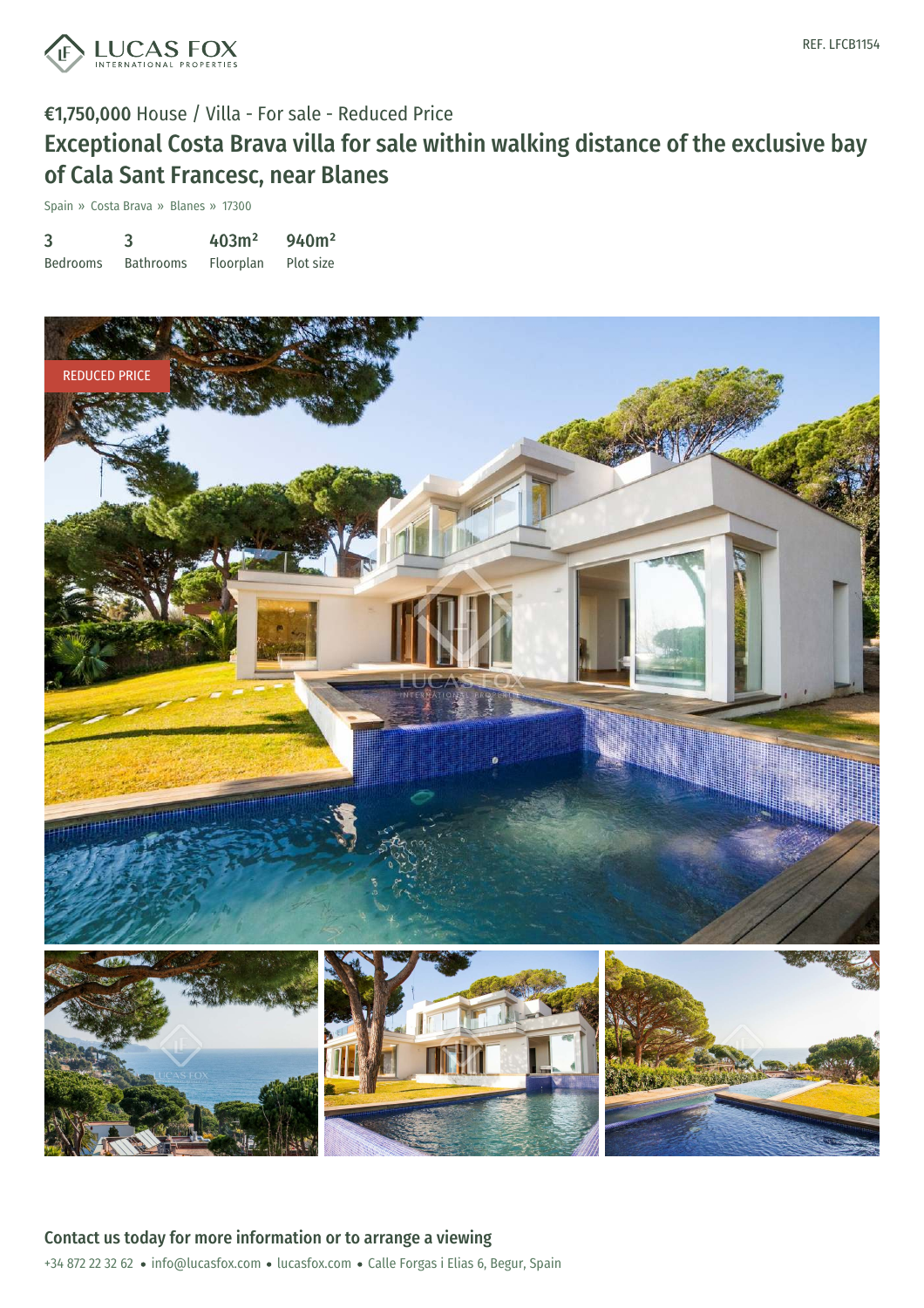

### €1,750,000 House / Villa - For sale - Reduced Price Exceptional Costa Brava villa for sale within walking distance of the exclusive bay of Cala Sant Francesc, near Blanes

Spain » Costa Brava » Blanes » 17300

3 Bedrooms 3 Bathrooms 403m² Floorplan 940m² Plot size

#### **OVERVIEW**

### Magnificent villa in Blanes with fabulous sea views, situated in a prime location within walking distance of Cala Sant Francesc beach | Private pool | Garage | 3 spacious en-suite bedrooms

Modern Costa Brava villa for sale in [Blanes](http://www.lucasfox.com/Search.html?classid=res_sale&locationid=53A5F417FF&typeid=&priceto=0&reference=) in a housing development in Cala Sant Francesc, in the south of the Costa Brava, 65 km from Barcelona.

Cala Sant Francesc is one of the most exclusive areas on the Costa Brava. The property, built in 1981, was fully-renovated in 2014 using high quality materials and has been maintained in perfect condition.

This 400m² house is set on a 940m² plot with a spectacular 47m² swimming pool with children's and adults' sections. The garden is on the same level as the lower floor of the property, which houses 1 double ensuite bathroom, a spa area with sauna, the living room and the kitchen. The first floor offers 2 further ensuite bedrooms with access to a terrace with beautiful sea views.

The villa can be reached easily from Cala Sant Francesc in Blanes,which is just 500 metres away.



[lucasfox.com/go/lfcb1154](https://www.lucasfox.com/go/lfcb1154)

Sea views, Garden, Swimming pool, Terrace, Parking